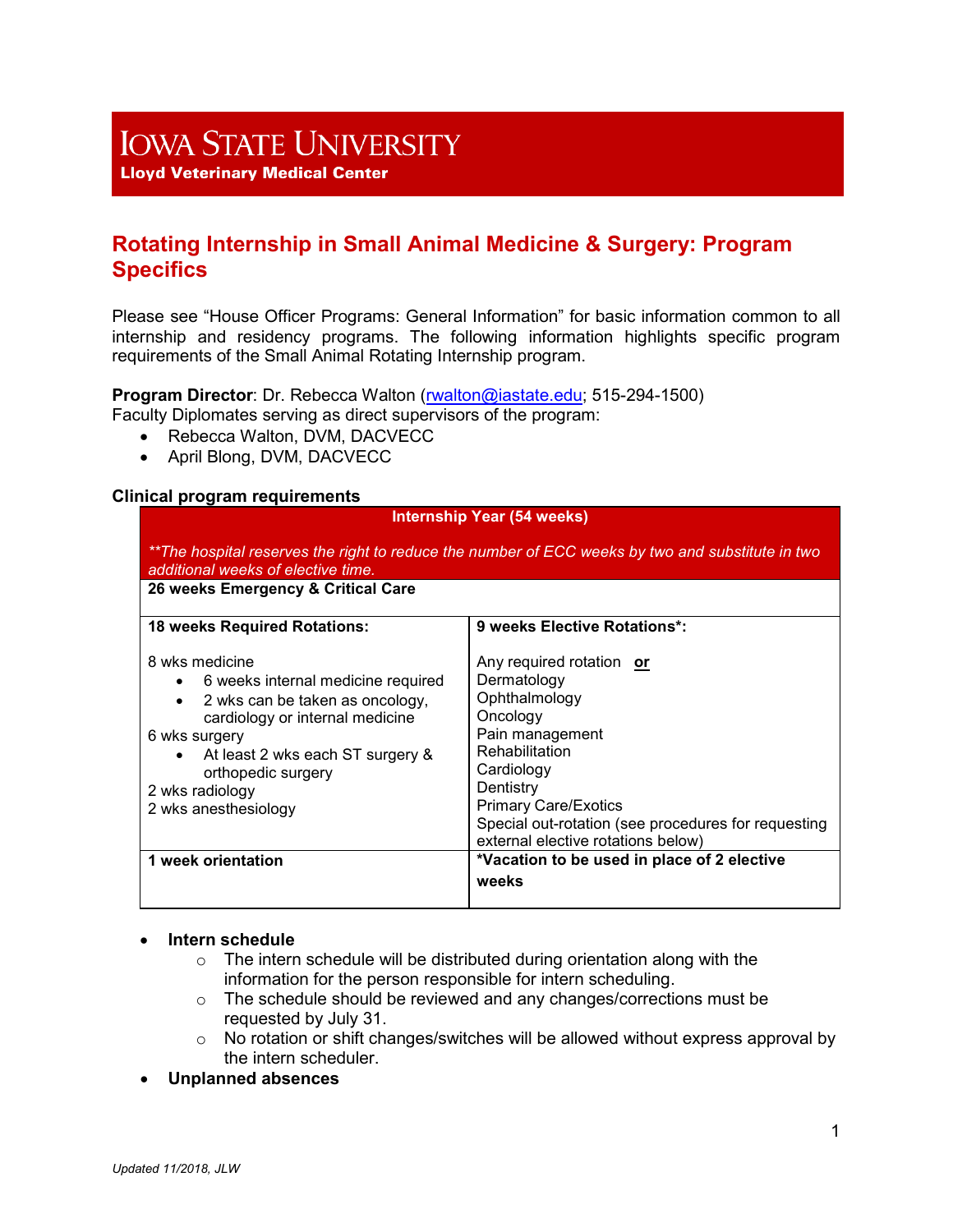- $\circ$  In the event of an unplanned absence (illness, bereavement, etc.) the intern should contact the senior clinician for that rotation as soon as possible, with at least 24 hours notice for any absence apart from illness.
- o The clinician may request written confirmation of the absence from an appropriate source (i.e. doctor's note) for any absence greater than two shifts in duration.

#### • **Requirements for external elective rotations**

- $\circ$  You must present your proposal to your adviser a minimum of 8 weeks prior to the scheduled elective for preliminary approval.
- o Final approval is necessary from the Internship Program Director.<br>○ Requests must include the institution, the name of the supervising
- Requests must include the institution, the name of the supervising specialist, a description of experience/justification for the out rotation, and a written statement from the supervising specialist agreeing to the mentoring role and listing the expectations for the intern.
- $\circ$  The intern must have primary case responsibility during the out-rotation (observation only is not acceptable for credit) and have a minimum of 40 hours of clinic time per week.
- $\circ$  The intern is responsible for any cost associated with any applicable licensure, liability insurance, travel, and housing and is encouraged to obtain all of this information prior to scheduling the out-rotation.
- $\circ$  Approval for the activity will be considered after consultation with the Intern's faculty advisor, the supervising specialist, and review by Internship Program Advisor.
- $\circ$  Within two weeks of returning, the intern must submit a case log (including their role/involvement with each case), written evaluation of the experience, and the supervising specialist must submit a written evaluation of the intern.
- $\circ$  Failure to provide any of the above documentation may result in the time NOT counting towards the necessary 52 weeks of training that are required to complete the internship

| <b>Rounds type</b>                  | <b>Frequency</b> | Day/Time                      | <b>Commitment</b> |
|-------------------------------------|------------------|-------------------------------|-------------------|
| <b>HO Seminar/Case Presentation</b> | Weekly           | Thursdays @ 8am               | Required          |
| <b>Intern Education Rounds</b>      | Weekly           | Mondays @ 8am                 | Required          |
| <b>ECC Service Resident Rounds</b>  | Weekly           | Wednesdays $@$ 3pm            | Encouraged        |
| Radiology-Pathology (RadPath)       | Monthly          | 4 <sup>th</sup> Tuesday @ 8am | Encouraged        |
| <b>Rounds</b>                       |                  |                               |                   |
| Morbidity & Mortality Rounds        | Monthly          | $2nd$ Tuesday $@$ 8am         | Encouraged        |
| <b>ECG Rounds</b>                   | Monthly          | 4 <sup>th</sup> Weds @ 8am    | Encouraged        |
| Journal Club/Textbook Review        | Weekly           |                               | Encouraged        |
| (assigned service)                  |                  |                               |                   |
| <b>SAIM Book Club</b>               | Weekly           | Fridays @ 9am                 | Optional          |
| <b>Student Grand Rounds</b>         | Weekly           | Fridays @ 8am                 | Optional          |

#### **Seminar/Rounds requirements**

- Attendance and participation in rounds is required as indicated unless the intern is participating in active emergency duty that day (including ICU/ECC swing shift). The faculty will make every effort to assist the intern such that they can attend rounds.
- Rounds and seminars are part of intern educational enrichment. Other seminar rounds for the college will be attended as scheduling permits.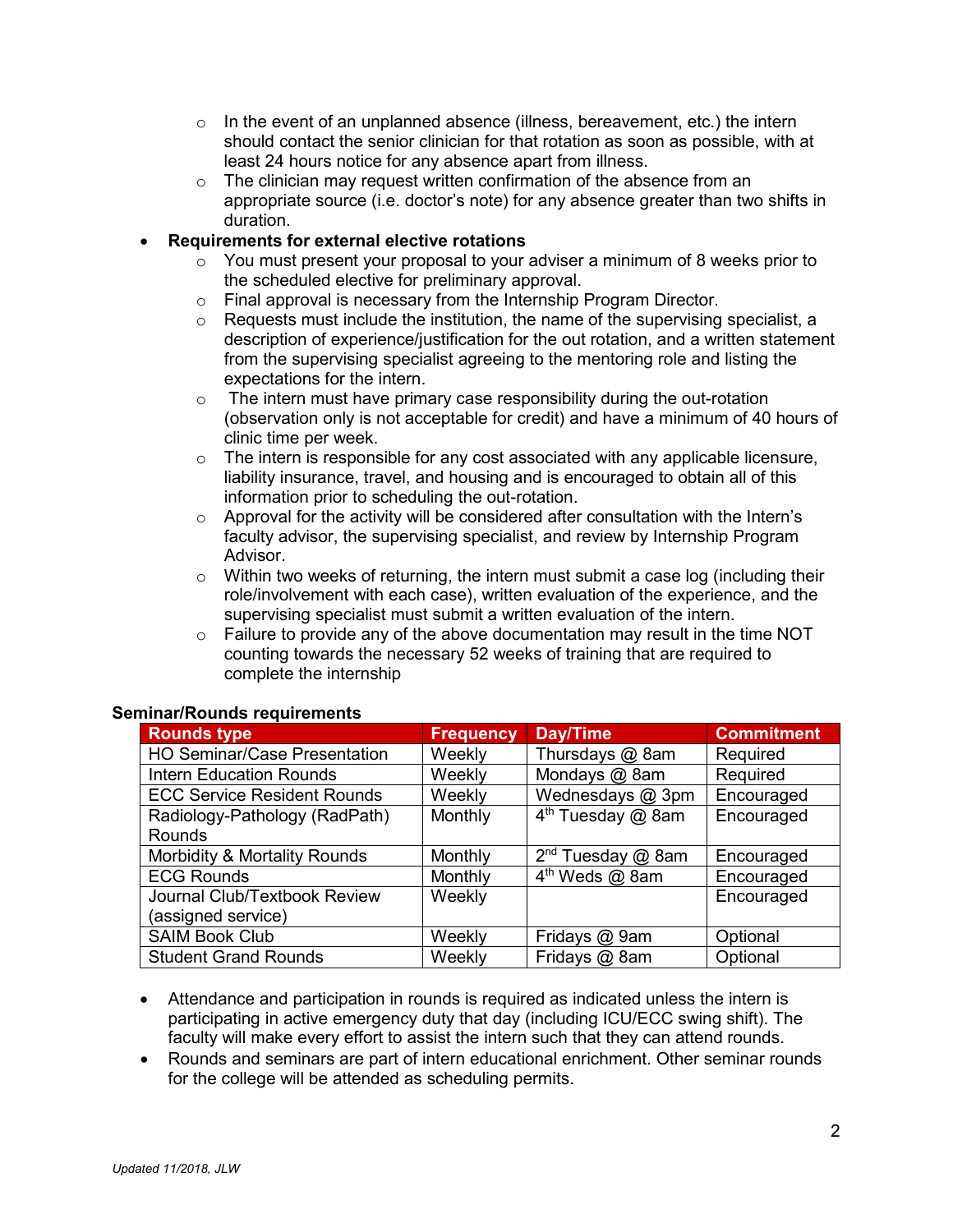## **Additional Intern Guidelines and Responsibilities**

- **Internship Learning Objectives**:The specific objectives of the Internship Program are to provide the intern with the following opportunities:
	- $\circ$  To acquire advanced training in the diagnosis and treatment of disease in small animal medicine, surgery, and emergency medicine.
	- $\circ$  To acquire advanced training in the acquisition of radiographic images and the accurate interpretation of these images and those obtained by imaging faculty and staff with ultrasound, CT and MRI.
	- o To develop teaching skills, including small group interactive teaching techniques (student case rounds) and developing high quality didactic (lecture) formats with educational technology.
	- $\circ$  To prepare for a residency training program, for post-graduate study, or for entry into a high quality small animal veterinary practice.
- **Intern Responsibilities:** Intern responsibilities include patient care (as directed by clinicians), rotating night and weekend duty, participation in clinical teaching of Junior and Senior students, and participation in rounds and seminars where indicated.
	- o **Case Responsibilities**: The Intern will be assigned to receive cases at the discretion of the faculty member in charge on each service. The Intern will be the "clinician of record" on all assigned cases and will assume the responsibilities of the attending veterinarian. Interns are expected to consult with the faculty clinician whenever questions arise and provide timely communication with the referring veterinarian and pet owner. The faculty clinician will be available to give feedback on the Intern's diagnostic and treatment plan for the patient as well as teaching and communication skills. If the Intern fails to communicate effectively with the faculty clinician in charge or perform their duties then disciplinary action will be taken and a timeline for correction instituted.
	- o **Intern-Student Interactions**: Interns will assist and supervise patient care delivered by students. It is very important to communicate clearly and precisely with students about tests to be performed, paperwork that needs to be filled out by the student, doses and frequencies of medication, all ICU orders, and items that should or should not be discussed by the student with the client. In many cases, it is appropriate to write your instructions clearly in the medical record or have the students write down your orders on a notepad and repeat them to avoid mistakes. **The client/patient information is privileged** and should **never** be discussed outside of the VMC (for example, in a local restaurant).
	- o **Intern-Referring Veterinarian Interactions**: The Intern will communicate with referring practitioners by telephone and discharge letter in a timely and appropriate manner and document these communications in the medical record.
	- o **Emergency Case Management**: Interns provide scheduled primary clinical emergency services during the day, at night, and on weekends and holidays. Interns on other rotations within the hospital are also responsible for being available when on-call for the Emergency Service.
		- The Intern will have primary case responsibility for all incoming Emergency cases (unless specifically directed otherwise by the supervising emergency clinician) as well as all in-patients that have not yet transferred off the Emergency service. Interns are expected to see Exotic Animal Emergencies in addition to other small animal emergencies.
		- All cases will transfer off the Emergency Service to the appropriate receiving service whenever a major procedure is performed (i.e. endoscopy, surgery, etc.) or no later than 8 AM the following day.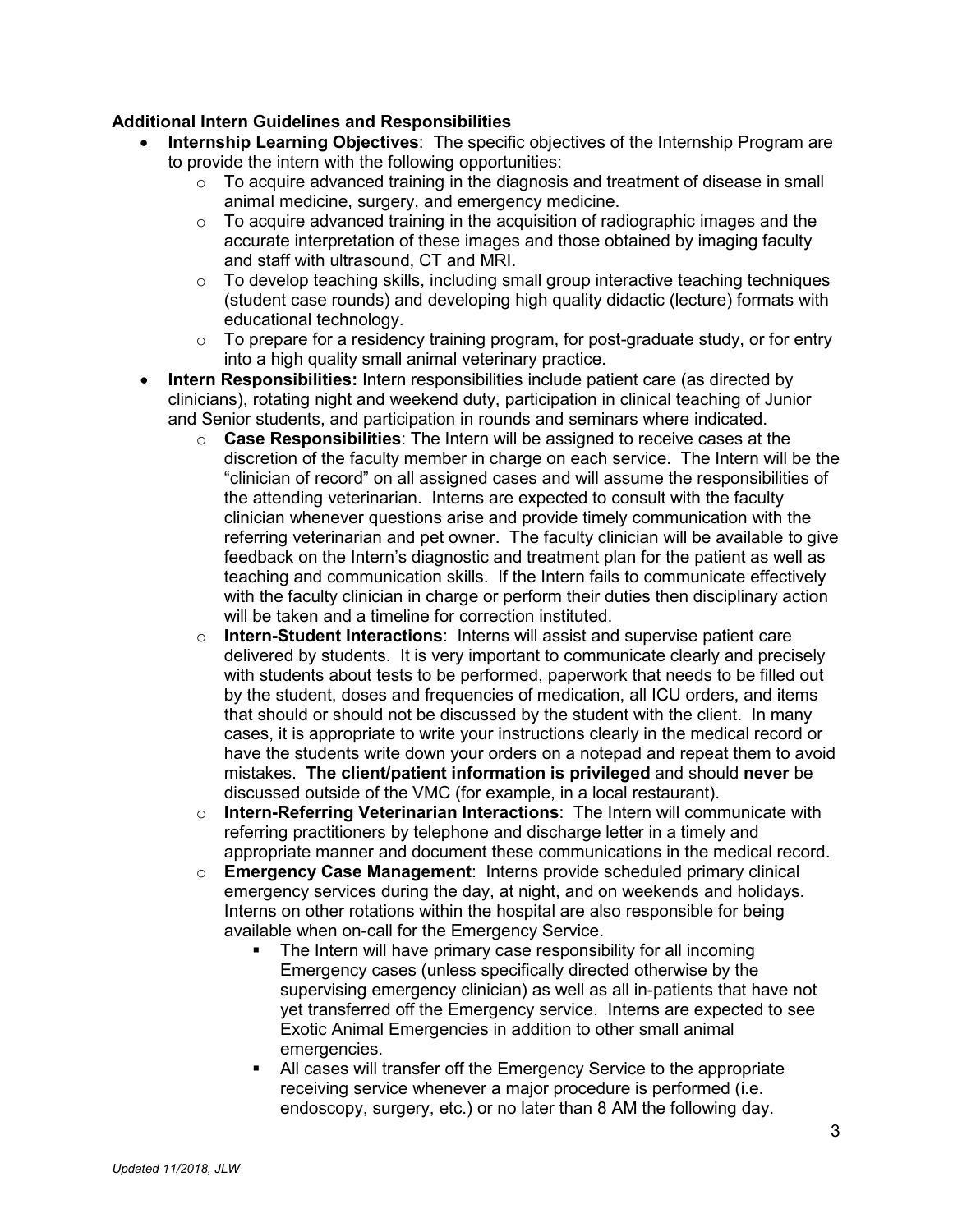- The intern may assist in the primary management of cases that remain on the Critical Care service as the emergency case load permits. Clear communication with the Criticalist should be maintained to ensure that the roles of patient care and owner communication are well defined.
- The intern should always contact their Emergency or Critical Care inhouse faculty or on-call prior to consulting with another service or calling in another clinician after hours.
- o **Finally, some case management guidelines include the following:** 
	- Always contact the Emergency or Critical Care faculty/on-call prior to performing a procedure you have not done before unless it is eminently necessary to prevent death or serious harm.
	- Always contact the Emergency or Critical Care faculty/on-call for assistance/advice on post cardiac-arrest care.
	- Always contact the Emergency or Critical Care faculty/on-call anytime you do not feel comfortable with a case or how it is being managed.
	- Always contact the Emergency or Critical Care faculty/on-call if you are unable to stabilize a case within two hours of arrival or you feel that the patient requires vasopressor therapy for stabilization.

## • **Intern evaluations**

- $\circ$  In addition to quarterly formal evaluations with their adviser (as required of all House Officers), interns will receive and provide feedback for each individual 2 week rotation.
- $\circ$  The intern will receive feedback from every rotation they complete; electronic evaluation results will be forwarded to intern, adviser, and intern program director on a monthly basis.
- $\circ$  The Intern is expected to fill out the electronic form to evaluate each rotation they complete within 1 week of the end of that rotation. Feedback will be anonymously forwarded to the appropriate services on a periodic basis and reviewed by the House Officer committee. Failure to complete more than 1 evaluation form may result in disciplinary action.

# • **Teaching responsibilities**

 $\circ$  Other than seminars and rounds and supervision of clinical students, interns are not to be involved in any other teaching missions in the hospital without approval from the Internship Committee.

# • **Internship certificate requirements**

- $\circ$  A certificate of successful Internship Completion will be awarded at the end of a 12-month internship period when the Internship Certificate Requirements are met and the Internship Completion form has been signed by the Program Director and the Internship Committee Members.
- $\circ$  The Intern must demonstrate competency in medical and surgical skills appropriate for Internship level of training documented by overall satisfactory evaluations by all faculty evaluators. Remediation is not possible.
- $\circ$  The Intern will attend all of the scheduled service and Hospital rounds as outlined in the document above.
- $\circ$  The Intern will present one 15-minute Case Presentation at the LVMC House Officer Seminar Series. Topics are selected 3 months in advance, approved by the Faculty advisor, and scheduled by the resident in charge of this activity. This is to be completed by May 31. Additionally, the intern must present at least one time at M&M rounds and Medicine Topic rounds.
- $\circ$  The Intern will either develop 4 teaching cases with Power Point Slides suitable for small group interaction, and/or the Intern will prepare a manuscript suitable for